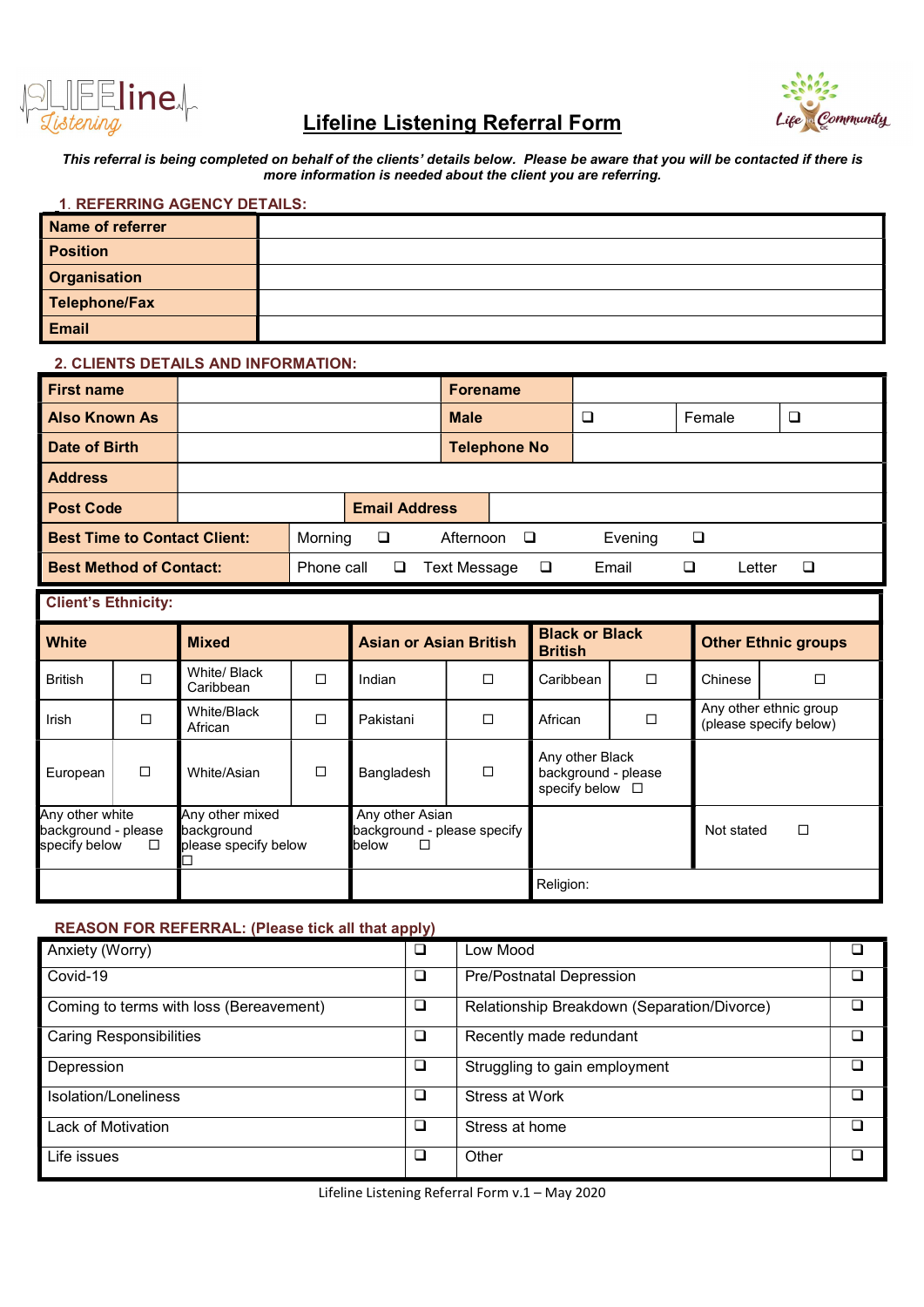#### 3. REASON FOR REFERRAL

Please can you provide as much detail as possible based on the areas ticked above, please be advised that individuals with moderate to high mental illness may not be suitable for our service, due to the need of safeguarding our volunteers. The more information you provide the more likely the referral will be accepted.

# 4. OTHER KEY/OTHER AGENCIES INVOLVED

| <b>Agency/Support Type</b>      | <b>Please State</b> | <b>Agency/Support Type</b> | <b>Please state</b> |
|---------------------------------|---------------------|----------------------------|---------------------|
| Health Visitor                  |                     | Probation                  |                     |
| <b>Family Support Worker</b>    |                     | Police/HMP                 |                     |
| Adult Social Care/Social Worker |                     | Local Charity              |                     |
| Housing Team (Housing Officer)  |                     | Support Group              |                     |
| College/Education Pastoral Team |                     | Other                      |                     |

# 5. CLIENT SUITABILITY

Lifeline Listening is a project that has been developed by Life in Community CIC. Lifeline Listening is a voluntary service and a client can leave our service at any time. Nonetheless, as volunteers are providing the service we would prefer clients who wish to engage to fully engagement in our process. Clients can access up to ten 50-minute listening sessions, but may also wish to engage in other services we provide.

Please be reminded: we are not a counselling service; therefore, clients must not suffer with any high-level mental health illness. All clients will be assessed by the one of Senior Listeners before being allocated (matched) to one of our trained listeners. Clients need to attend a minimum of the 5 listening sessions. Before making a referral, can you please check your clients suitable based upon the following questions?

| The client is aware that we are not a counselling service and we are just providing a listening ear?             | $Yes \Box$ | $No$ $\Box$                                          |  |
|------------------------------------------------------------------------------------------------------------------|------------|------------------------------------------------------|--|
| The client is happy to be assessed by the Senior Listener in relation to their suitability for this<br>referral? | Yes        | $\overline{\phantom{a}}$ No $\overline{\phantom{a}}$ |  |
| The client understands they need to attend a minimum of three sessions.                                          | Yes        | N٥                                                   |  |

# 6. DATA PROTECTION – Handing personal information.

The personal information you provide will be used for the purposes of Life in Community CIC. The information provided may be shared with: Adult Social Care, NHS, GPs, Counselling Services and funding organisations.

For the purposes of the GDPR and Data Protection Act 2018, Life in Community CIC are the data controllers in respect of information processed which relates to this referral and a client's participation in the Lifeline Listening Service. Information provided on this form will be entered and stored onto a secure database(s) used for the purposes of Life in Community CIC. A client's personal information will not be used for any other purpose than stated. Additional consent from will be obtained. Further information on how data is held, can be obtained by contacting Director of Life in Community CIC.

To evaluate our programme. We would like each client to complete an anonymous case study or questionnaire once the sessions are complete. If they do not wish to be contacted. Please indicate: Yes  $\Box$  No  $\Box$ 

# 7. REFERRER SIGNATURE:

| (Please print referrer's name if sent electronically)                |  |  |  |  |  |  |
|----------------------------------------------------------------------|--|--|--|--|--|--|
| Client's signature (If client is present when the referral is made). |  |  |  |  |  |  |
| Please return to admin@lifeincommunity.org.uk                        |  |  |  |  |  |  |